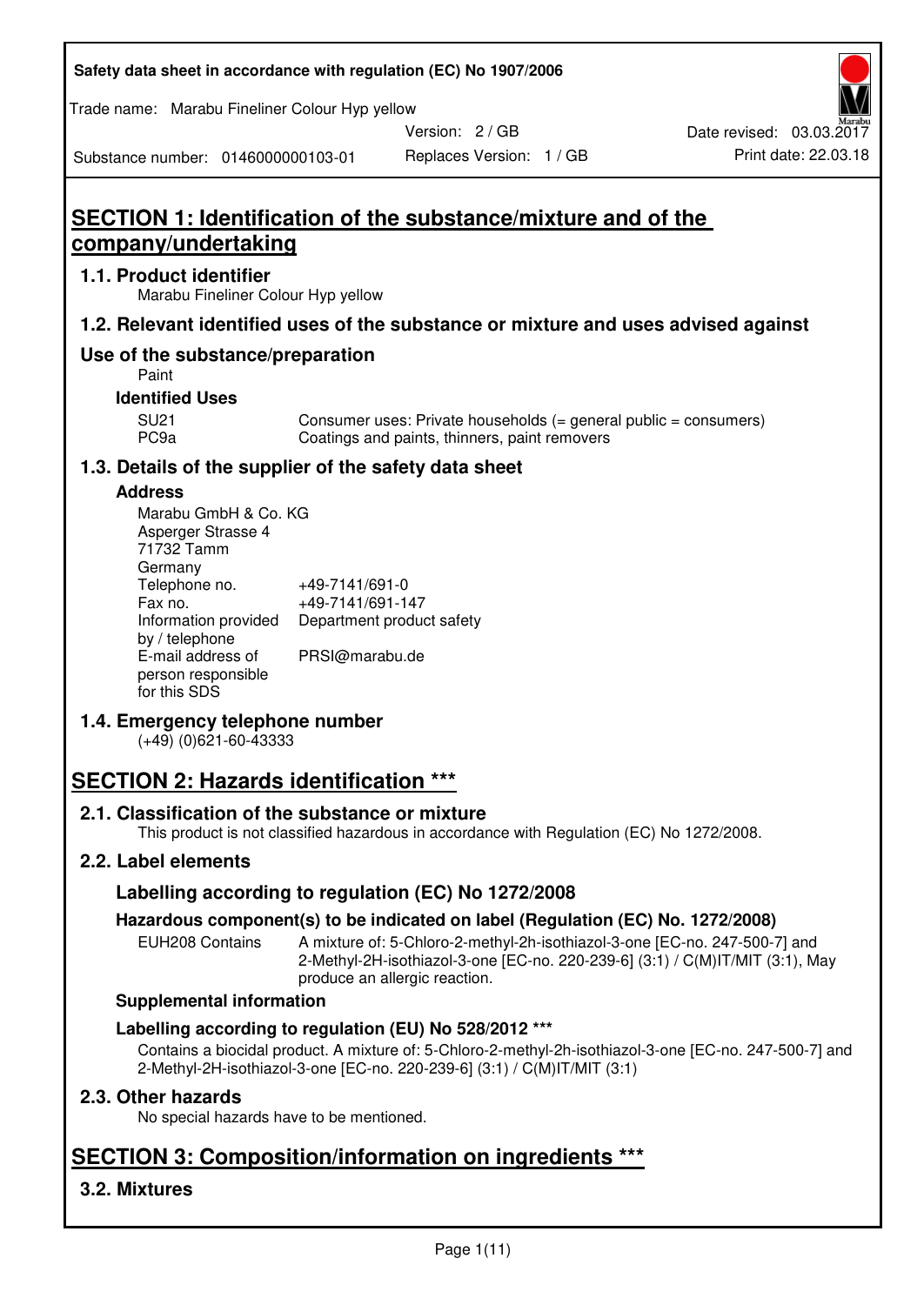| Safety data sheet in accordance with regulation (EC) No 1907/2006                                                                                                 |                                                                                                                       |                              |                                                      |                                                                              |      |                                                  |
|-------------------------------------------------------------------------------------------------------------------------------------------------------------------|-----------------------------------------------------------------------------------------------------------------------|------------------------------|------------------------------------------------------|------------------------------------------------------------------------------|------|--------------------------------------------------|
| Trade name: Marabu Fineliner Colour Hyp yellow                                                                                                                    |                                                                                                                       |                              |                                                      |                                                                              |      |                                                  |
| Substance number: 0146000000103-01                                                                                                                                |                                                                                                                       | Version: 2 / GB              |                                                      | Replaces Version: 1 / GB                                                     |      | Date revised: 03.03.2017<br>Print date: 22.03.18 |
| <b>Chemical characterization</b>                                                                                                                                  |                                                                                                                       |                              |                                                      |                                                                              |      |                                                  |
| Paint based on water                                                                                                                                              |                                                                                                                       |                              |                                                      |                                                                              |      |                                                  |
| <b>Hazardous ingredients</b>                                                                                                                                      |                                                                                                                       |                              |                                                      |                                                                              |      |                                                  |
| <b>Ethanediol</b><br>CAS No.<br>EINECS no.<br>Registration no.<br>Concentration                                                                                   | $107 - 21 - 1$<br>203-473-3<br>01-2119456816-28<br>$>=$                                                               | $\mathbf{1}$                 | $\lt$                                                | 10                                                                           | $\%$ |                                                  |
|                                                                                                                                                                   |                                                                                                                       |                              |                                                      |                                                                              |      |                                                  |
| Classification (Regulation (EC) No. 1272/2008)                                                                                                                    | Acute Tox. 4<br>STOT RE <sub>2</sub>                                                                                  |                              | H302<br>H373                                         |                                                                              |      |                                                  |
| <b>Bronopol (INN)</b>                                                                                                                                             |                                                                                                                       |                              |                                                      |                                                                              |      |                                                  |
| CAS No.                                                                                                                                                           | $52 - 51 - 7$                                                                                                         |                              |                                                      |                                                                              |      |                                                  |
| EINECS no.<br>Concentration                                                                                                                                       | 200-143-0                                                                                                             |                              |                                                      | 0,1                                                                          | $\%$ |                                                  |
|                                                                                                                                                                   | $>=$                                                                                                                  | 0,01                         | $\overline{\phantom{0}}$                             |                                                                              |      |                                                  |
| Classification (Regulation (EC) No. 1272/2008)                                                                                                                    |                                                                                                                       |                              |                                                      |                                                                              |      |                                                  |
|                                                                                                                                                                   | Eye Dam. 1<br>Skin Irrit. 2<br>STOT SE3<br>Acute Tox. 4<br>Acute Tox. 4<br>Aquatic Acute 1<br>Aquatic Chronic 1       |                              | H318<br>H315<br>H335<br>H302<br>H312<br>H400<br>H410 |                                                                              |      |                                                  |
| Concentration limits (Regulation (EC) No. 1272/2008)                                                                                                              | Aquatic Acute 1<br>Aquatic Chronic                                                                                    | H400<br>H410                 | $M = 1$                                              | $M = 10$                                                                     |      |                                                  |
| A mixture of: 5-Chloro-2-methyl-2h-isothiazol-3-one [EC-no. 247-500-7] and<br>2-Methyl-2H-isothiazol-3-one [EC-no. 220-239-6] (3:1) / C(M)IT/MIT (3:1)<br>CAS No. | 55965-84-9                                                                                                            |                              |                                                      |                                                                              |      |                                                  |
| Concentration                                                                                                                                                     |                                                                                                                       |                              | $\,<\,$                                              | 0,0015                                                                       | $\%$ |                                                  |
| Classification (Regulation (EC) No. 1272/2008)                                                                                                                    | Acute Tox, 3<br>Aquatic Chronic 1<br>Aquatic Acute 1<br>Skin Sens. 1<br>Skin Corr. 1B<br>Acute Tox. 3<br>Acute Tox. 3 |                              | H331<br>H410<br>H400<br>H317<br>H314<br>H311<br>H301 |                                                                              |      |                                                  |
| Concentration limits (Regulation (EC) No. 1272/2008)                                                                                                              |                                                                                                                       |                              |                                                      |                                                                              |      |                                                  |
|                                                                                                                                                                   | Skin Corr. 1B<br>Eye Irrit. 2<br>Skin Irrit. 2<br>Skin Sens. 1                                                        | H314<br>H319<br>H315<br>H317 |                                                      | $>= 0,6$<br>$\epsilon = 0.06 < 0.6$<br>$\epsilon = 0.06 < 0.6$<br>$= 0,0015$ |      |                                                  |
| <b>Further ingredients ***</b>                                                                                                                                    |                                                                                                                       |                              |                                                      |                                                                              |      |                                                  |
| Glycerol                                                                                                                                                          |                                                                                                                       |                              |                                                      |                                                                              |      |                                                  |
| CAS No.                                                                                                                                                           | $56 - 81 - 5$                                                                                                         |                              |                                                      |                                                                              |      |                                                  |
| EINECS no.<br>Concentration                                                                                                                                       | 200-289-5<br>$>=$                                                                                                     | 10                           | $\,<\,$                                              | 25                                                                           | $\%$ | $[3]$                                            |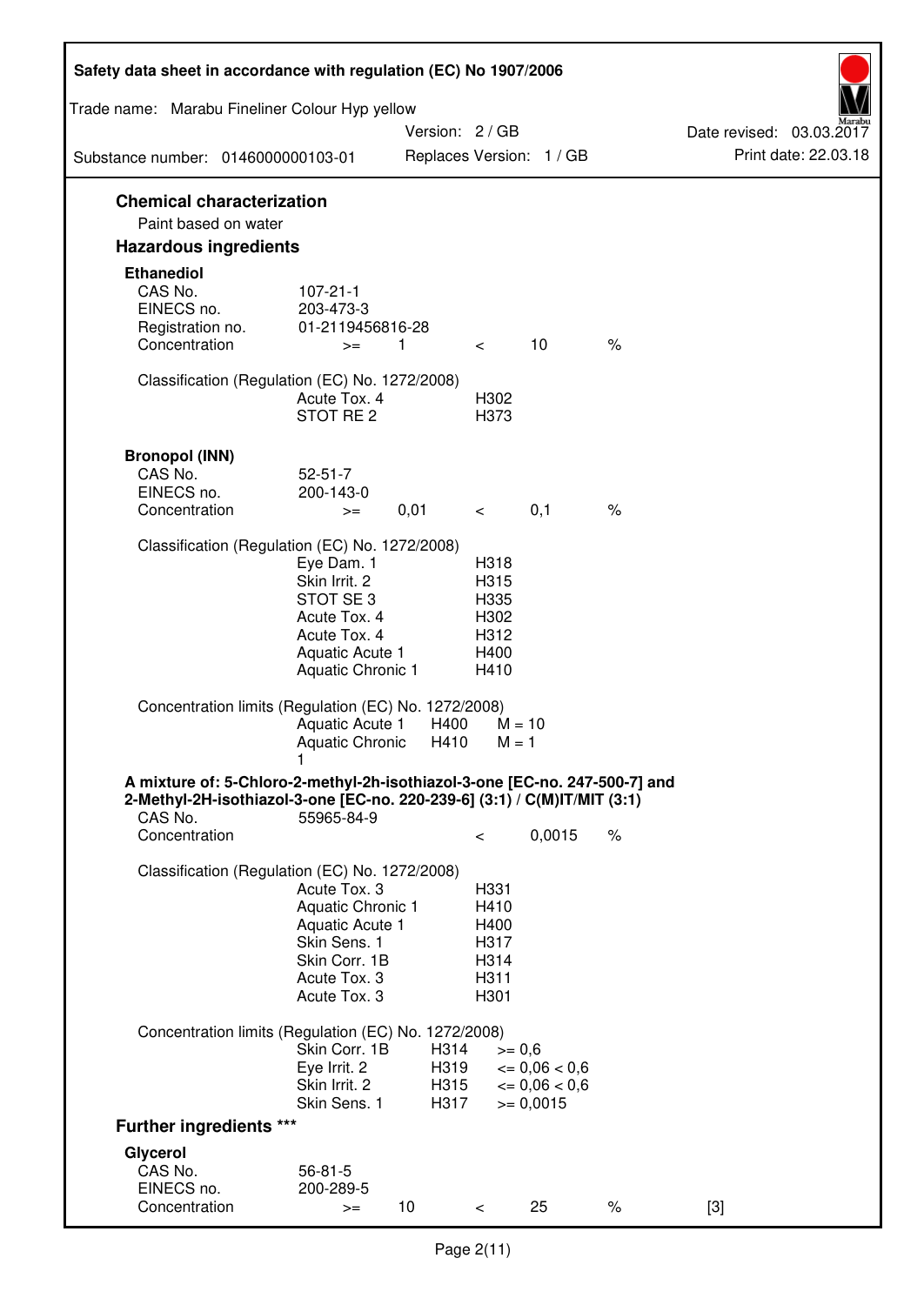| Safety data sheet in accordance with regulation (EC) No 1907/2006                                                       |                                                                                                            |                          |
|-------------------------------------------------------------------------------------------------------------------------|------------------------------------------------------------------------------------------------------------|--------------------------|
| Trade name: Marabu Fineliner Colour Hyp yellow                                                                          |                                                                                                            |                          |
|                                                                                                                         | Version: 2 / GB                                                                                            | Date revised: 03.03.2017 |
| Substance number: 0146000000103-01                                                                                      | Replaces Version: 1 / GB                                                                                   | Print date: 22.03.18     |
|                                                                                                                         |                                                                                                            |                          |
| $\star$                                                                                                                 |                                                                                                            |                          |
|                                                                                                                         |                                                                                                            |                          |
| $\star$<br>[3] Substance with occupational exposure limits                                                              |                                                                                                            |                          |
| <b>SECTION 4: First aid measures</b>                                                                                    |                                                                                                            |                          |
|                                                                                                                         |                                                                                                            |                          |
| 4.1. Description of first aid measures<br>After skin contact                                                            |                                                                                                            |                          |
|                                                                                                                         | Wash with plenty of water and soap. Do NOT use solvents or thinners.                                       |                          |
| After eye contact                                                                                                       |                                                                                                            |                          |
|                                                                                                                         | Separate eyelids, wash the eyes thoroughly with water (15 min.). In case of irritation consult an oculist. |                          |
| <b>After ingestion</b>                                                                                                  | Rinse mouth thoroughly with water. If larger amounts are swallowed or in the event of symptoms take        |                          |
| medical treatment.                                                                                                      |                                                                                                            |                          |
| 4.2. Most important symptoms and effects, both acute and delayed<br>Until now no symptoms known so far.                 |                                                                                                            |                          |
| 4.3. Indication of any immediate medical attention and special treatment needed                                         |                                                                                                            |                          |
| Hints for the physician / treatment<br>Treat symptomatically                                                            |                                                                                                            |                          |
| <b>SECTION 5: Firefighting measures</b>                                                                                 |                                                                                                            |                          |
| 5.1. Extinguishing media                                                                                                |                                                                                                            |                          |
| Suitable extinguishing media                                                                                            |                                                                                                            |                          |
| Carbon dioxide, Foam, Sand, Water                                                                                       |                                                                                                            |                          |
| 5.2. Special hazards arising from the substance or mixture<br>black smoke                                               | In the event of fire the following can be released: Carbon monoxide (CO); Carbon dioxide (CO2); dense      |                          |
| 5.3. Advice for firefighters                                                                                            |                                                                                                            |                          |
| <b>Other information</b>                                                                                                |                                                                                                            |                          |
|                                                                                                                         | Collect contaminated fire-fighting water separately, must not be discharged into the drains.               |                          |
| <b>SECTION 6: Accidental release measures</b>                                                                           |                                                                                                            |                          |
| 6.1. Personal precautions, protective equipment and emergency procedures<br>No particular measures required.            |                                                                                                            |                          |
| 6.2. Environmental precautions<br>No particular measures required.                                                      |                                                                                                            |                          |
| 6.3. Methods and material for containment and cleaning up<br>Clean preferably with a detergent - avoid use of solvents. |                                                                                                            |                          |

## **6.4. Reference to other sections**

Information regarding Safe handling, see Section 7. Information regarding personal protective measures, see Section 8. Information regarding waste disposal, see Section 13.

# **SECTION 7: Handling and storage**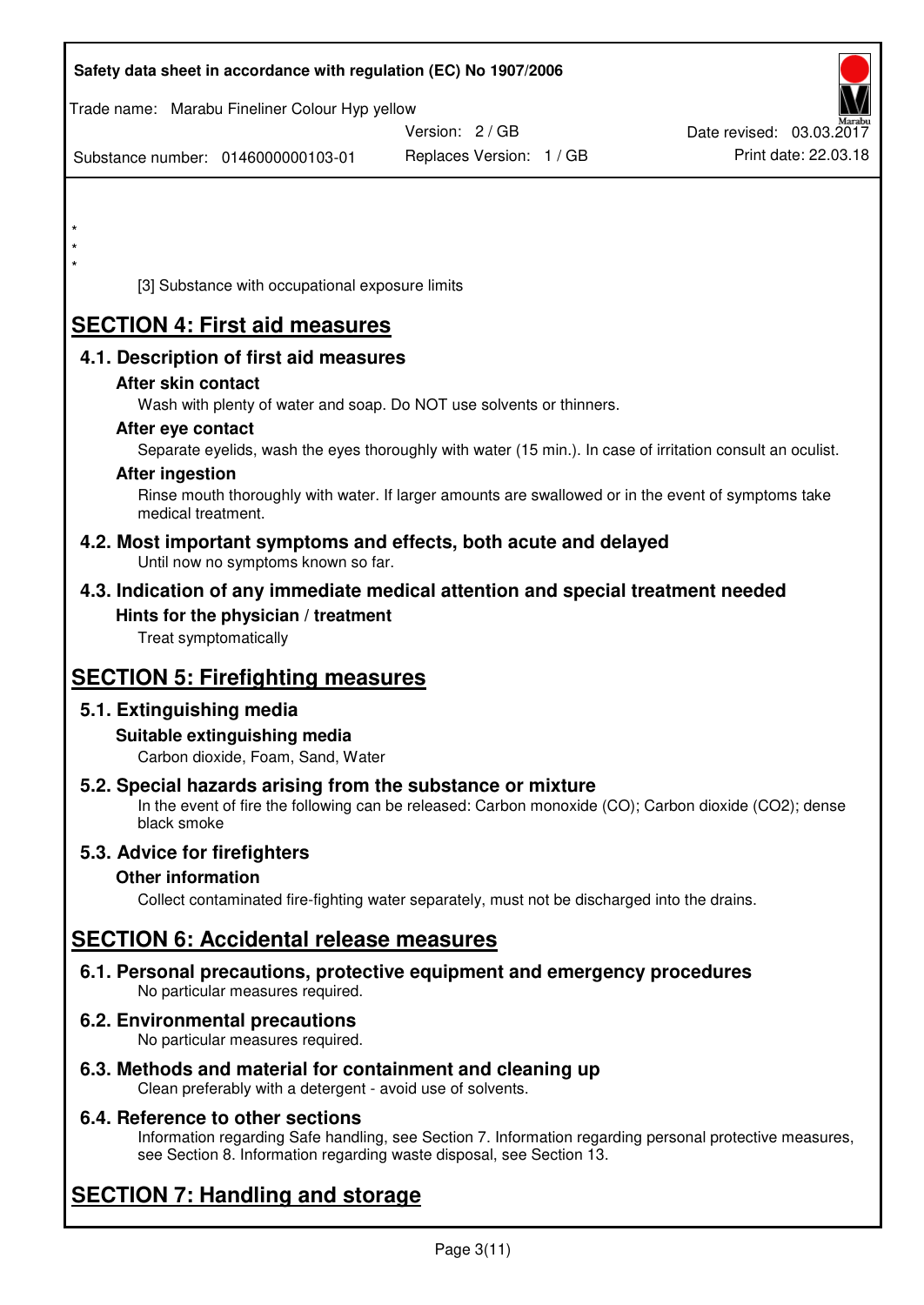| Safety data sheet in accordance with regulation (EC) No 1907/2006                                                                                                      |                                                                                                                                                                                                            |                                                  |  |  |  |
|------------------------------------------------------------------------------------------------------------------------------------------------------------------------|------------------------------------------------------------------------------------------------------------------------------------------------------------------------------------------------------------|--------------------------------------------------|--|--|--|
| Trade name: Marabu Fineliner Colour Hyp yellow                                                                                                                         |                                                                                                                                                                                                            |                                                  |  |  |  |
|                                                                                                                                                                        | Version: 2/GB                                                                                                                                                                                              | Date revised: 03.03.2017<br>Print date: 22.03.18 |  |  |  |
| Substance number: 0146000000103-01                                                                                                                                     | Replaces Version: 1 / GB                                                                                                                                                                                   |                                                  |  |  |  |
| 7.1. Precautions for safe handling<br>Advice on safe handling<br>Advice on protection against fire and explosion<br>No special measures required.<br>Temperature class | Avoid skin and eye contact. Smoking, eating and drinking shall be prohibited in application area.<br>Classification of fires / temperature class / Ignition group / Dust explosion class<br>T <sub>2</sub> |                                                  |  |  |  |
|                                                                                                                                                                        | 7.2. Conditions for safe storage, including any incompatibilities                                                                                                                                          |                                                  |  |  |  |
| Requirements for storage rooms and vessels<br>Store in frostfree conditions.                                                                                           |                                                                                                                                                                                                            |                                                  |  |  |  |
| Storage class according to TRGS 510                                                                                                                                    |                                                                                                                                                                                                            |                                                  |  |  |  |
| Storage class according to<br><b>TRGS 510</b>                                                                                                                          | 12<br>Non-combustible liquids                                                                                                                                                                              |                                                  |  |  |  |
| 7.3. Specific end use(s)<br>Paint                                                                                                                                      |                                                                                                                                                                                                            |                                                  |  |  |  |
|                                                                                                                                                                        | <b>SECTION 8: Exposure controls/personal protection</b>                                                                                                                                                    |                                                  |  |  |  |
| 8.1. Control parameters                                                                                                                                                |                                                                                                                                                                                                            |                                                  |  |  |  |
| <b>Exposure limit values</b>                                                                                                                                           |                                                                                                                                                                                                            |                                                  |  |  |  |
| <b>Ethanediol</b><br>List                                                                                                                                              | EH40                                                                                                                                                                                                       |                                                  |  |  |  |
| <b>Type</b>                                                                                                                                                            | <b>WEL</b>                                                                                                                                                                                                 |                                                  |  |  |  |
| Value<br>Skin resorption / sensibilisation: Sk;                                                                                                                        | 10<br>mg/m <sup>3</sup><br><b>Status: 2011</b>                                                                                                                                                             |                                                  |  |  |  |
| Glycerol                                                                                                                                                               |                                                                                                                                                                                                            |                                                  |  |  |  |
| List                                                                                                                                                                   | EH40                                                                                                                                                                                                       |                                                  |  |  |  |
| Type<br>Value                                                                                                                                                          | <b>WEL</b><br>10<br>mg/m <sup>3</sup>                                                                                                                                                                      |                                                  |  |  |  |
| <b>Status: 2011</b>                                                                                                                                                    |                                                                                                                                                                                                            |                                                  |  |  |  |
| <b>Other information</b>                                                                                                                                               |                                                                                                                                                                                                            |                                                  |  |  |  |
| There are not known any further control parameters.                                                                                                                    |                                                                                                                                                                                                            |                                                  |  |  |  |
| <b>Derived No/Minimal Effect Levels (DNEL/DMEL)</b>                                                                                                                    |                                                                                                                                                                                                            |                                                  |  |  |  |
| <b>Ethanediol</b><br>Type of value                                                                                                                                     | Derived No Effect Level (DNEL)                                                                                                                                                                             |                                                  |  |  |  |
| Reference group                                                                                                                                                        | Worker                                                                                                                                                                                                     |                                                  |  |  |  |
| Duration of exposure<br>Route of exposure                                                                                                                              | Long term<br>inhalative                                                                                                                                                                                    |                                                  |  |  |  |
| Mode of action                                                                                                                                                         | Local effects                                                                                                                                                                                              |                                                  |  |  |  |
| Concentration                                                                                                                                                          | 35                                                                                                                                                                                                         | mg/m <sup>3</sup>                                |  |  |  |
| Type of value                                                                                                                                                          | Derived No Effect Level (DNEL)                                                                                                                                                                             |                                                  |  |  |  |
| Reference group                                                                                                                                                        | Worker                                                                                                                                                                                                     |                                                  |  |  |  |
| Duration of exposure<br>Route of exposure                                                                                                                              | Long term<br>dermal                                                                                                                                                                                        |                                                  |  |  |  |
| Mode of action                                                                                                                                                         | Systemic effects                                                                                                                                                                                           |                                                  |  |  |  |
| Concentration                                                                                                                                                          | 106                                                                                                                                                                                                        | mg/kg                                            |  |  |  |
| Type of value                                                                                                                                                          | Derived No Effect Level (DNEL)                                                                                                                                                                             |                                                  |  |  |  |
| Reference group                                                                                                                                                        | Consumer                                                                                                                                                                                                   |                                                  |  |  |  |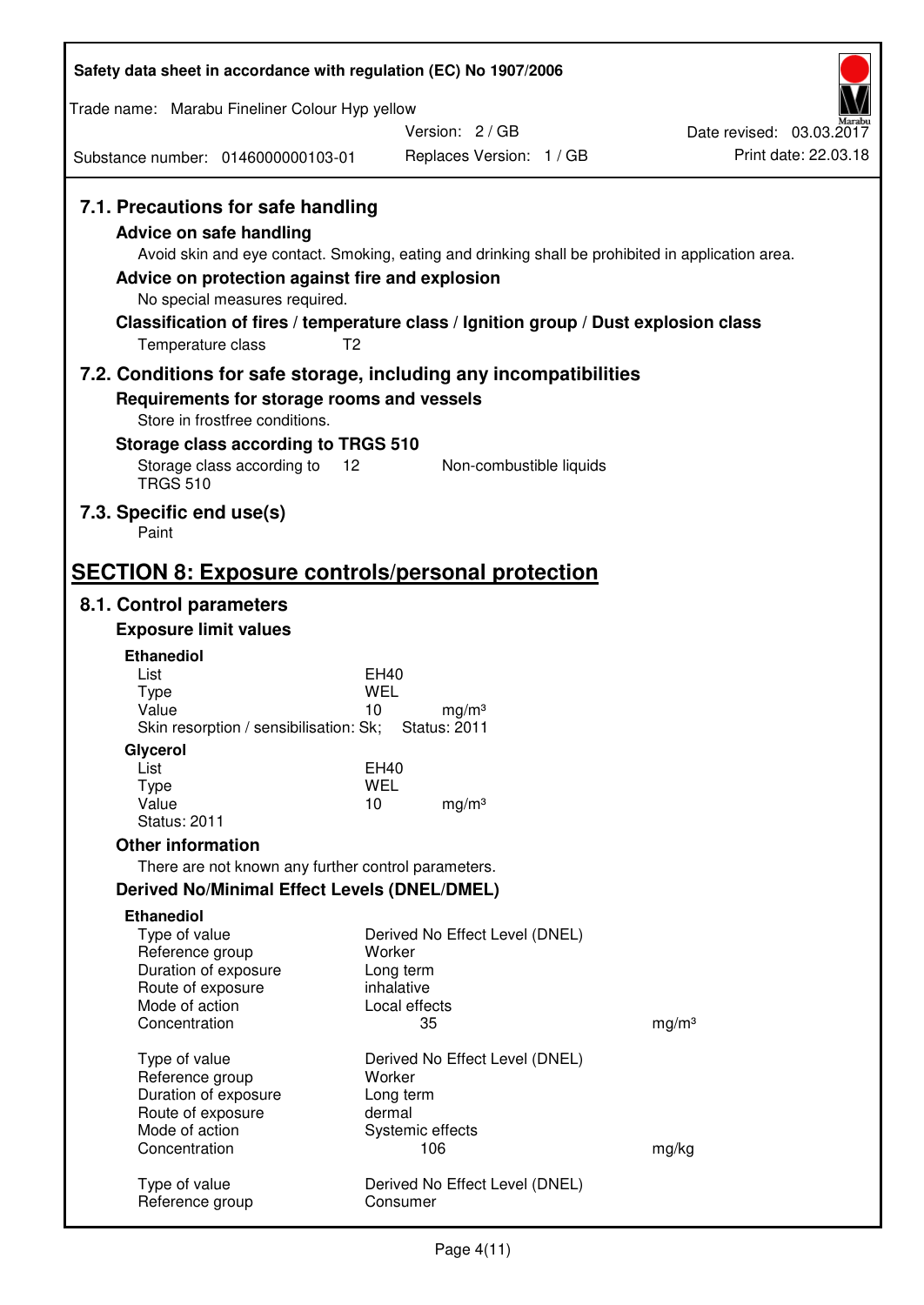| Safety data sheet in accordance with regulation (EC) No 1907/2006 |                                                                                                       |                          |  |  |  |
|-------------------------------------------------------------------|-------------------------------------------------------------------------------------------------------|--------------------------|--|--|--|
| Trade name: Marabu Fineliner Colour Hyp yellow                    | Version: 2 / GB                                                                                       | Date revised: 03.03.2017 |  |  |  |
| Substance number: 0146000000103-01                                | Replaces Version: 1 / GB                                                                              | Print date: 22.03.18     |  |  |  |
| Duration of exposure<br>Route of exposure                         | Long term<br>inhalative                                                                               |                          |  |  |  |
| Mode of action                                                    | Local effects                                                                                         |                          |  |  |  |
| Concentration                                                     | 7                                                                                                     | mg/m <sup>3</sup>        |  |  |  |
| Type of value                                                     | Derived No Effect Level (DNEL)                                                                        |                          |  |  |  |
| Reference group                                                   | Consumer                                                                                              |                          |  |  |  |
| Duration of exposure                                              | Long term                                                                                             |                          |  |  |  |
| Route of exposure                                                 | dermal                                                                                                |                          |  |  |  |
| Mode of action                                                    | Systemic effects                                                                                      |                          |  |  |  |
| Concentration                                                     | 53                                                                                                    | mg/kg                    |  |  |  |
| <b>Predicted No Effect Concentration (PNEC)</b>                   |                                                                                                       |                          |  |  |  |
| <b>Ethanediol</b>                                                 |                                                                                                       |                          |  |  |  |
| Type of value                                                     | <b>PNEC</b>                                                                                           |                          |  |  |  |
| <b>Type</b>                                                       | Freshwater                                                                                            |                          |  |  |  |
| Concentration                                                     | 10                                                                                                    | mg/l                     |  |  |  |
| Type of value                                                     | <b>PNEC</b>                                                                                           |                          |  |  |  |
| <b>Type</b>                                                       | Saltwater                                                                                             |                          |  |  |  |
| Concentration                                                     | 1                                                                                                     | mg/l                     |  |  |  |
| Type of value                                                     | <b>PNEC</b>                                                                                           |                          |  |  |  |
| <b>Type</b>                                                       | Water (intermittent release)                                                                          |                          |  |  |  |
| Concentration                                                     | 10                                                                                                    | mg/l                     |  |  |  |
| Type of value                                                     | <b>PNEC</b>                                                                                           |                          |  |  |  |
| <b>Type</b>                                                       | Sewage treatment plant (STP)                                                                          |                          |  |  |  |
| Concentration                                                     | 199,5                                                                                                 | mg/l                     |  |  |  |
| Type of value                                                     | <b>PNEC</b>                                                                                           |                          |  |  |  |
| Type                                                              | Freshwater sediment                                                                                   |                          |  |  |  |
| Concentration                                                     | 37                                                                                                    | mg/kg                    |  |  |  |
| Type of value                                                     | <b>PNEC</b>                                                                                           |                          |  |  |  |
| Type                                                              | Marine sediment                                                                                       |                          |  |  |  |
| Concentration                                                     | 3,7                                                                                                   | mg/kg                    |  |  |  |
| Type of value                                                     | <b>PNEC</b>                                                                                           |                          |  |  |  |
| <b>Type</b>                                                       | Soil                                                                                                  |                          |  |  |  |
| Concentration                                                     | 1,53                                                                                                  | mg/kg                    |  |  |  |
| 8.2. Exposure controls                                            |                                                                                                       |                          |  |  |  |
| <b>Exposure controls</b>                                          |                                                                                                       |                          |  |  |  |
| Provide adequate ventilation.                                     |                                                                                                       |                          |  |  |  |
| <b>Respiratory protection</b>                                     |                                                                                                       |                          |  |  |  |
| Not necessary.                                                    |                                                                                                       |                          |  |  |  |
| <b>Hand protection</b>                                            |                                                                                                       |                          |  |  |  |
| Not necessary.                                                    |                                                                                                       |                          |  |  |  |
| In case of intensive contact wear protective gloves.              |                                                                                                       |                          |  |  |  |
|                                                                   | There is no one glove material or combination of materials that will give unlimited resistance to any |                          |  |  |  |
| individual or combination of chemicals.                           | For prolonged or repeated handling nitrile rubber gloves with textile undergloves are required.       |                          |  |  |  |
| Material thickness<br>$\, > \,$                                   | 0,5<br>mm                                                                                             |                          |  |  |  |
| Breakthrough time<br>$\,<\,$                                      | 30<br>min                                                                                             |                          |  |  |  |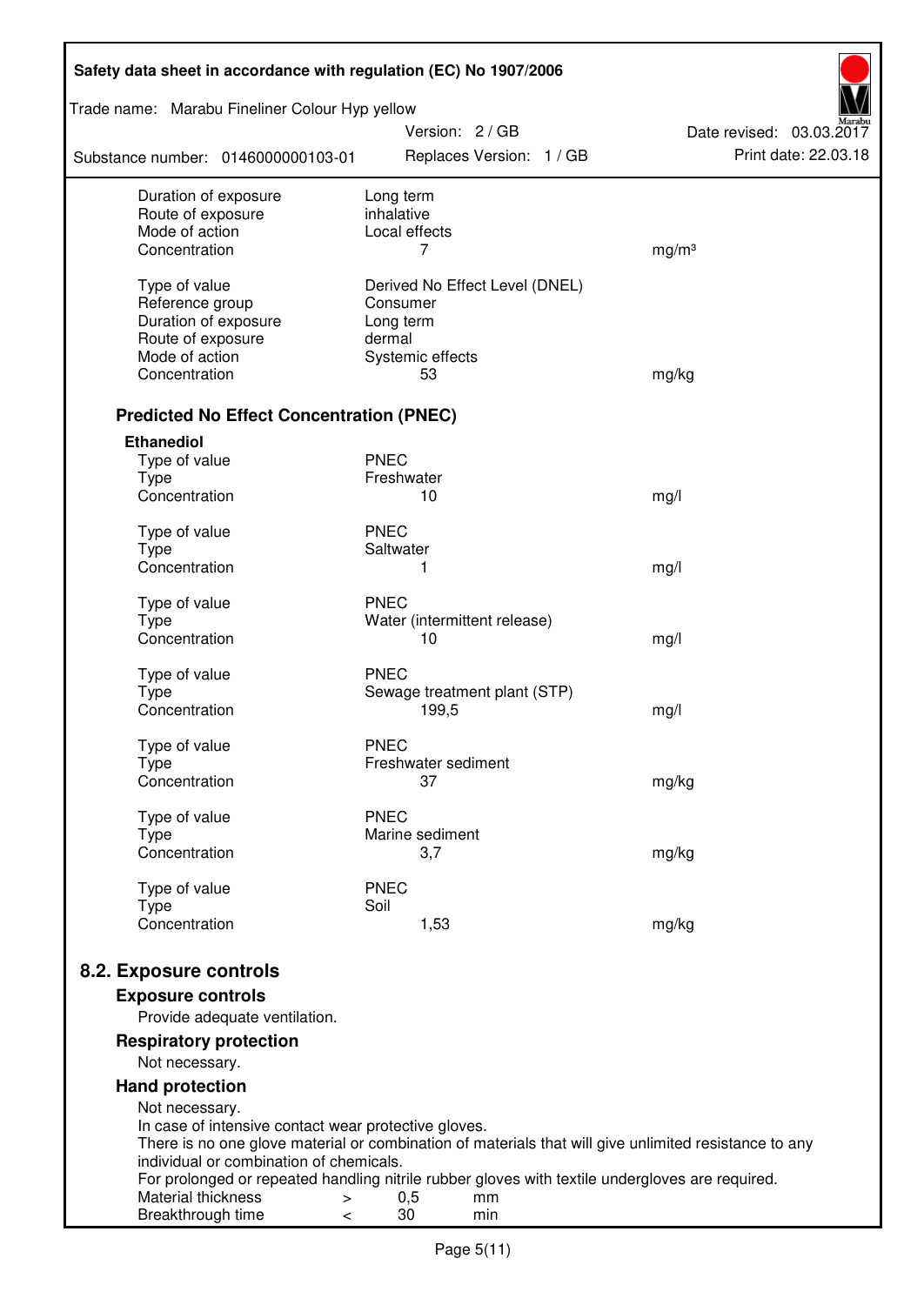| Safety data sheet in accordance with regulation (EC) No 1907/2006                                                                                                                                                                                                                                                                                                                                |                                                      |                          |                                                                                                                                                                                                                                                                                                                    |
|--------------------------------------------------------------------------------------------------------------------------------------------------------------------------------------------------------------------------------------------------------------------------------------------------------------------------------------------------------------------------------------------------|------------------------------------------------------|--------------------------|--------------------------------------------------------------------------------------------------------------------------------------------------------------------------------------------------------------------------------------------------------------------------------------------------------------------|
| Trade name: Marabu Fineliner Colour Hyp yellow                                                                                                                                                                                                                                                                                                                                                   |                                                      |                          |                                                                                                                                                                                                                                                                                                                    |
|                                                                                                                                                                                                                                                                                                                                                                                                  | Version: 2/GB                                        |                          | Date revised: 03.03.2017                                                                                                                                                                                                                                                                                           |
| Substance number: 0146000000103-01                                                                                                                                                                                                                                                                                                                                                               |                                                      | Replaces Version: 1 / GB | Print date: 22.03.18                                                                                                                                                                                                                                                                                               |
| The breakthrough time must be greater than the end use time of the product.<br>replacement must be followed.<br>Gloves should be replaced regularly and if there is any sign of damage to the glove material.<br>Always ensure that gloves are free from defects and that they are stored and used correctly.<br>maintenance.<br>once exposure has occurred.<br>Eye protection<br>Not necessary. |                                                      |                          | The instructions and information provided by the glove manufacturer on use, storage, maintenance and<br>The performance or effectiveness of the glove may be reduced by physical/ chemical damage and poor<br>Barrier creams may help to protect the exposed areas of the skin, they should however not be applied |
| <b>Body protection</b><br>Not applicable.                                                                                                                                                                                                                                                                                                                                                        |                                                      |                          |                                                                                                                                                                                                                                                                                                                    |
| <b>SECTION 9: Physical and chemical properties</b>                                                                                                                                                                                                                                                                                                                                               |                                                      |                          |                                                                                                                                                                                                                                                                                                                    |
| 9.1. Information on basic physical and chemical properties                                                                                                                                                                                                                                                                                                                                       |                                                      |                          |                                                                                                                                                                                                                                                                                                                    |
| <b>Form</b>                                                                                                                                                                                                                                                                                                                                                                                      | liquid                                               |                          |                                                                                                                                                                                                                                                                                                                    |
| <b>Colour</b>                                                                                                                                                                                                                                                                                                                                                                                    | coloured                                             |                          |                                                                                                                                                                                                                                                                                                                    |
| <b>Odour</b>                                                                                                                                                                                                                                                                                                                                                                                     | odourless                                            |                          |                                                                                                                                                                                                                                                                                                                    |
| <b>Odour threshold</b>                                                                                                                                                                                                                                                                                                                                                                           |                                                      |                          |                                                                                                                                                                                                                                                                                                                    |
| Remarks                                                                                                                                                                                                                                                                                                                                                                                          | No data available                                    |                          |                                                                                                                                                                                                                                                                                                                    |
| <b>Melting point</b>                                                                                                                                                                                                                                                                                                                                                                             |                                                      |                          |                                                                                                                                                                                                                                                                                                                    |
| Remarks                                                                                                                                                                                                                                                                                                                                                                                          | not determined                                       |                          |                                                                                                                                                                                                                                                                                                                    |
| <b>Freezing point</b>                                                                                                                                                                                                                                                                                                                                                                            |                                                      |                          |                                                                                                                                                                                                                                                                                                                    |
| Remarks                                                                                                                                                                                                                                                                                                                                                                                          | not determined                                       |                          |                                                                                                                                                                                                                                                                                                                    |
| Initial boiling point and boiling range                                                                                                                                                                                                                                                                                                                                                          |                                                      |                          |                                                                                                                                                                                                                                                                                                                    |
| Value                                                                                                                                                                                                                                                                                                                                                                                            | 100<br>appr.                                         |                          | °C                                                                                                                                                                                                                                                                                                                 |
| Pressure                                                                                                                                                                                                                                                                                                                                                                                         | 1.013                                                | hPa                      |                                                                                                                                                                                                                                                                                                                    |
| Source                                                                                                                                                                                                                                                                                                                                                                                           | Literature value                                     |                          |                                                                                                                                                                                                                                                                                                                    |
| <b>Flash point</b>                                                                                                                                                                                                                                                                                                                                                                               |                                                      |                          |                                                                                                                                                                                                                                                                                                                    |
| Remarks                                                                                                                                                                                                                                                                                                                                                                                          | Not applicable                                       |                          |                                                                                                                                                                                                                                                                                                                    |
| Evaporation rate (ether $= 1$ ) :                                                                                                                                                                                                                                                                                                                                                                |                                                      |                          |                                                                                                                                                                                                                                                                                                                    |
| Remarks                                                                                                                                                                                                                                                                                                                                                                                          | not determined                                       |                          |                                                                                                                                                                                                                                                                                                                    |
| Flammability (solid, gas)<br>Not applicable                                                                                                                                                                                                                                                                                                                                                      |                                                      |                          |                                                                                                                                                                                                                                                                                                                    |
| Upper/lower flammability or explosive limits                                                                                                                                                                                                                                                                                                                                                     |                                                      |                          |                                                                                                                                                                                                                                                                                                                    |
| Lower explosion limit                                                                                                                                                                                                                                                                                                                                                                            | 3,2<br>appr.                                         |                          | $%$ (V)                                                                                                                                                                                                                                                                                                            |
| Upper explosion limit                                                                                                                                                                                                                                                                                                                                                                            | 53<br>appr.                                          |                          | $%$ (V)                                                                                                                                                                                                                                                                                                            |
| Source                                                                                                                                                                                                                                                                                                                                                                                           | Literature value                                     |                          |                                                                                                                                                                                                                                                                                                                    |
| Vapour pressure                                                                                                                                                                                                                                                                                                                                                                                  |                                                      |                          |                                                                                                                                                                                                                                                                                                                    |
| Value<br>Temperature<br>Method                                                                                                                                                                                                                                                                                                                                                                   | 23<br>appr.<br>20<br>Value taken from the literature | °C                       | hPa                                                                                                                                                                                                                                                                                                                |
| <b>Vapour density</b>                                                                                                                                                                                                                                                                                                                                                                            |                                                      |                          |                                                                                                                                                                                                                                                                                                                    |
| Remarks                                                                                                                                                                                                                                                                                                                                                                                          | not determined                                       |                          |                                                                                                                                                                                                                                                                                                                    |
| <b>Density</b>                                                                                                                                                                                                                                                                                                                                                                                   |                                                      |                          |                                                                                                                                                                                                                                                                                                                    |
| Remarks                                                                                                                                                                                                                                                                                                                                                                                          | not determined                                       |                          |                                                                                                                                                                                                                                                                                                                    |
| Solubility in water                                                                                                                                                                                                                                                                                                                                                                              |                                                      |                          |                                                                                                                                                                                                                                                                                                                    |
| Remarks                                                                                                                                                                                                                                                                                                                                                                                          | miscible                                             |                          |                                                                                                                                                                                                                                                                                                                    |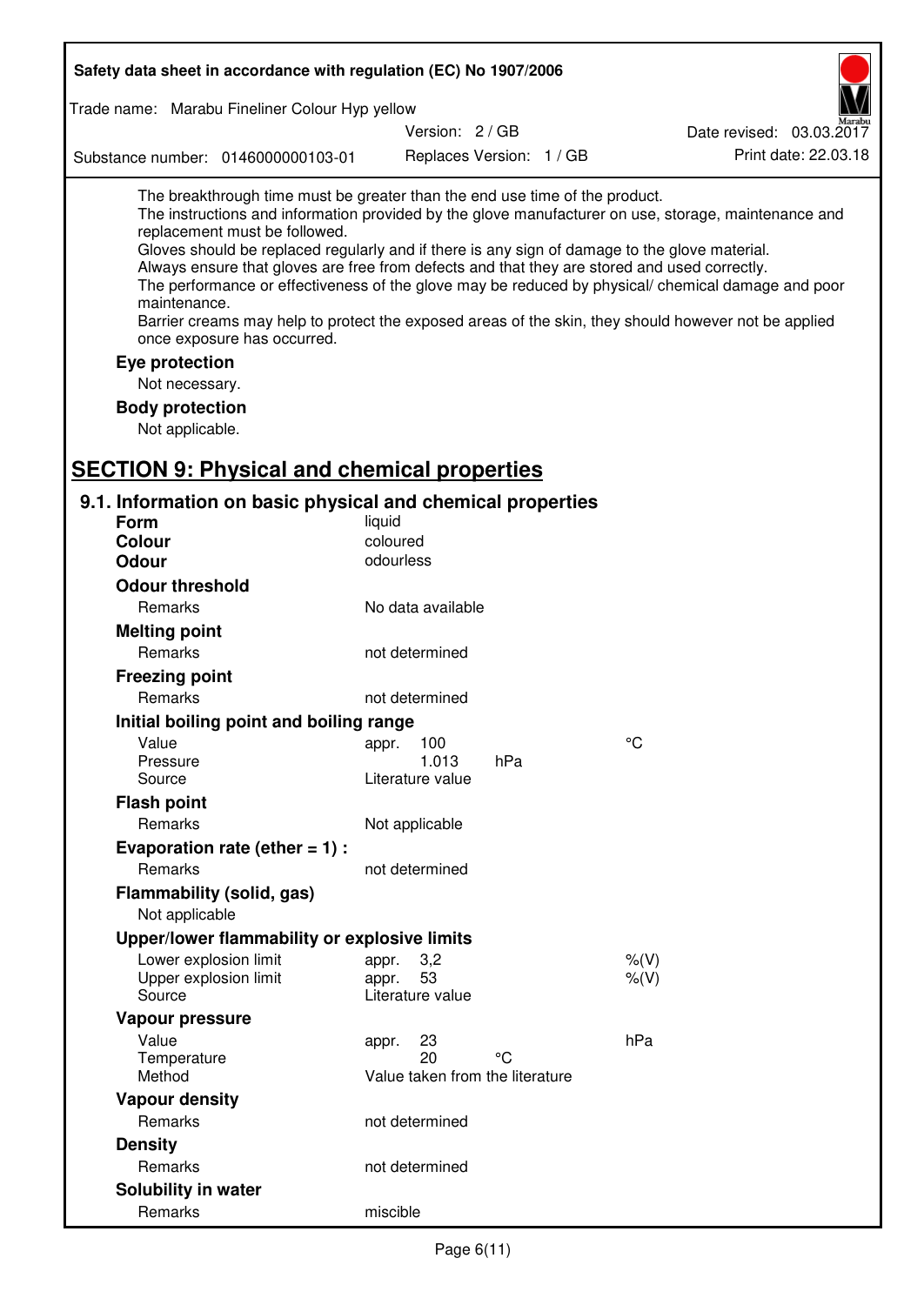| Safety data sheet in accordance with regulation (EC) No 1907/2006                    |                                                                   |    |                          |
|--------------------------------------------------------------------------------------|-------------------------------------------------------------------|----|--------------------------|
| Trade name: Marabu Fineliner Colour Hyp yellow                                       |                                                                   |    |                          |
|                                                                                      | Version: 2/GB                                                     |    | Date revised: 03.03.2017 |
| Substance number: 0146000000103-01                                                   | Replaces Version: 1 / GB                                          |    | Print date: 22.03.18     |
| Ignition temperature                                                                 |                                                                   |    |                          |
| Value                                                                                | 410<br>appr.                                                      | °C |                          |
| Source                                                                               | Literature value                                                  |    |                          |
| <b>Viscosity</b>                                                                     |                                                                   |    |                          |
| Remarks<br>Remarks                                                                   | not determined                                                    |    |                          |
|                                                                                      |                                                                   |    |                          |
| 9.2. Other information<br><b>Other information</b><br>None known                     |                                                                   |    |                          |
|                                                                                      |                                                                   |    |                          |
| <b>SECTION 10: Stability and reactivity</b>                                          |                                                                   |    |                          |
| 10.1. Reactivity<br>None                                                             |                                                                   |    |                          |
| 10.2. Chemical stability<br>No hazardous reactions known.                            |                                                                   |    |                          |
| 10.3. Possibility of hazardous reactions<br>No hazardous reactions known.            |                                                                   |    |                          |
| 10.4. Conditions to avoid                                                            |                                                                   |    |                          |
| No hazardous reactions known.                                                        |                                                                   |    |                          |
| 10.5. Incompatible materials<br>None                                                 |                                                                   |    |                          |
| 10.6. Hazardous decomposition products<br>No hazardous decomposition products known. |                                                                   |    |                          |
| <b>SECTION 11: Toxicological information</b>                                         |                                                                   |    |                          |
| 11.1. Information on toxicological effects                                           |                                                                   |    |                          |
| <b>Acute oral toxicity</b>                                                           |                                                                   |    |                          |
| Remarks                                                                              | Based on available data, the classification criteria are not met. |    |                          |
| <b>Acute dermal toxicity</b>                                                         |                                                                   |    |                          |
| Remarks                                                                              | Based on available data, the classification criteria are not met. |    |                          |
| <b>Acute inhalational toxicity</b>                                                   |                                                                   |    |                          |
| Remarks                                                                              | Based on available data, the classification criteria are not met. |    |                          |
| <b>Skin corrosion/irritation</b>                                                     |                                                                   |    |                          |
| Remarks                                                                              | Based on available data, the classification criteria are not met. |    |                          |
| Serious eye damage/irritation                                                        |                                                                   |    |                          |
| Remarks                                                                              | Based on available data, the classification criteria are not met. |    |                          |
| <b>Sensitization</b>                                                                 |                                                                   |    |                          |
| Remarks                                                                              | Based on available data, the classification criteria are not met. |    |                          |
| <b>Mutagenicity</b>                                                                  |                                                                   |    |                          |
| Remarks                                                                              | Based on available data, the classification criteria are not met. |    |                          |
| <b>Reproductive toxicity</b>                                                         |                                                                   |    |                          |
| Remarks                                                                              | Based on available data, the classification criteria are not met. |    |                          |
| Carcinogenicity<br>Remarks                                                           | Based on available data, the classification criteria are not met. |    |                          |
|                                                                                      |                                                                   |    |                          |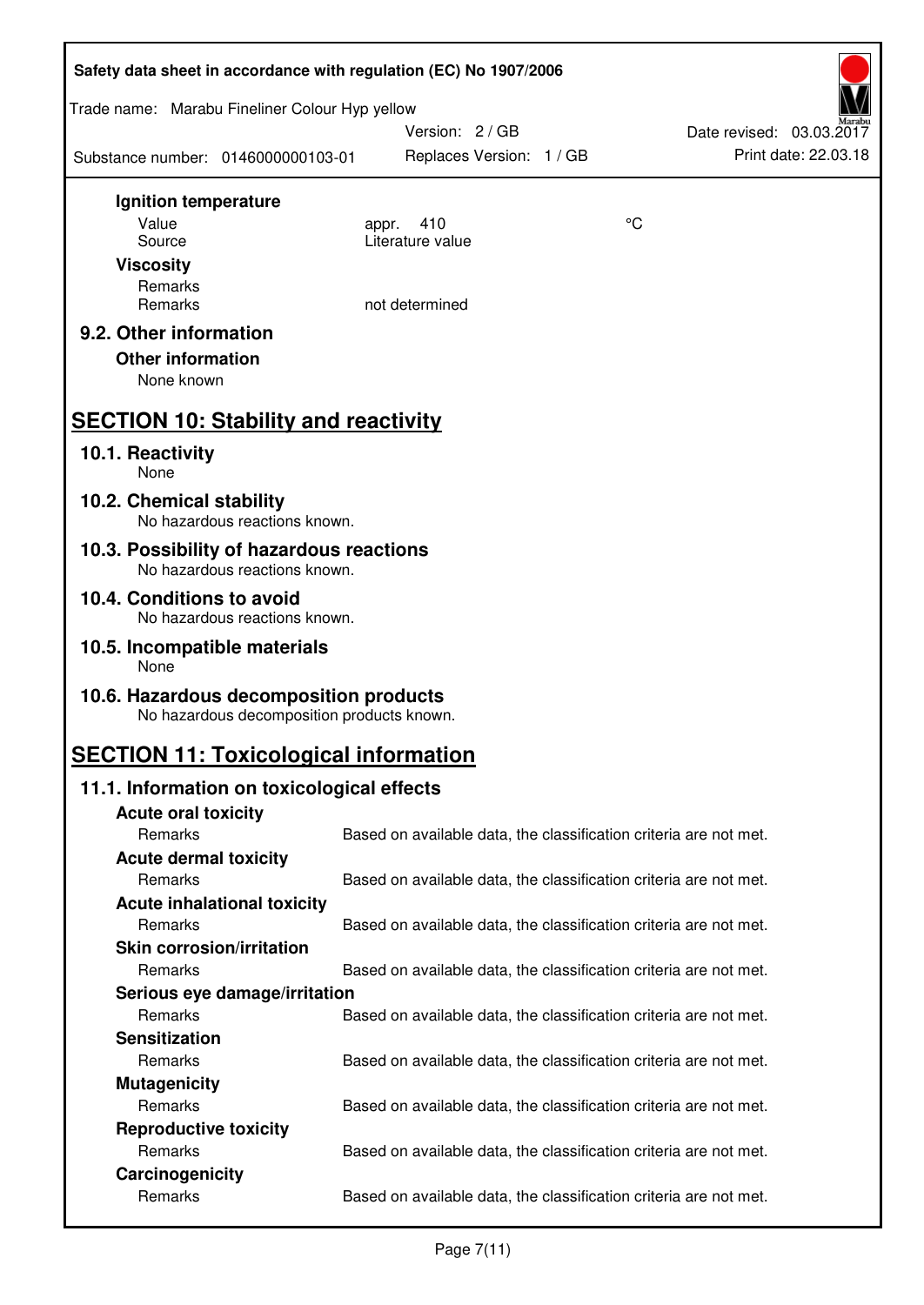#### **Safety data sheet in accordance with regulation (EC) No 1907/2006**

Trade name: Marabu Fineliner Colour Hyp yellow

Version: 2 / GB

Substance number: 0146000000103-01

Replaces Version: 1 / GB Print date: 22.03.18 Date revised: 03.03.2017

## **Specific Target Organ Toxicity (STOT)**

**Single exposure** 

Based on available data, the classification criteria are not met.

**Repeated exposure** 

Remarks Based on available data, the classification criteria are not met.

#### **Aspiration hazard**

Based on available data, the classification criteria are not met.

#### **Experience in practice**

Provided all the recommended protective and safety precautions are taken, experience shows that no risk to health can be expected.

#### **Other information**

There are no data available on the mixture itself. The mixture has been assessed following the additivity method of the GHS/CLP Regulation (EC) No 1272/2008.

## **SECTION 12: Ecological information**

## **12.1. Toxicity**

#### **General information**

There are no data available on the mixture itself.Do not allow to enter drains or water courses.The mixture has been assessed following the summation method of the CLP Regulation (EC) No 1272/2008 and is not classified as dangerous for the environment.

## **12.2. Persistence and degradability**

#### **General information**

There are no data available on the mixture itself.

#### **12.3. Bioaccumulative potential**

#### **General information**

There are no data available on the mixture itself.

#### **12.4. Mobility in soil**

#### **General information**

There are no data available on the mixture itself.

**12.5. Results of PBT and vPvB assessment** 

#### **General information**

There are no data available on the mixture itself.

#### **12.6. Other adverse effects**

#### **General information**

There are no data available on the mixture itself.

# **SECTION 13: Disposal considerations**

## **13.1. Waste treatment methods**

#### **Disposal recommendations for the product**

The product can be placed with other household refuse. Small residues in containers can be washed-out with water and put into the drainage system.

#### **Disposal recommendations for packaging**

Packaging that cannot be cleaned should be disposed off as product waste. Completely emptied packagings can be given for recycling.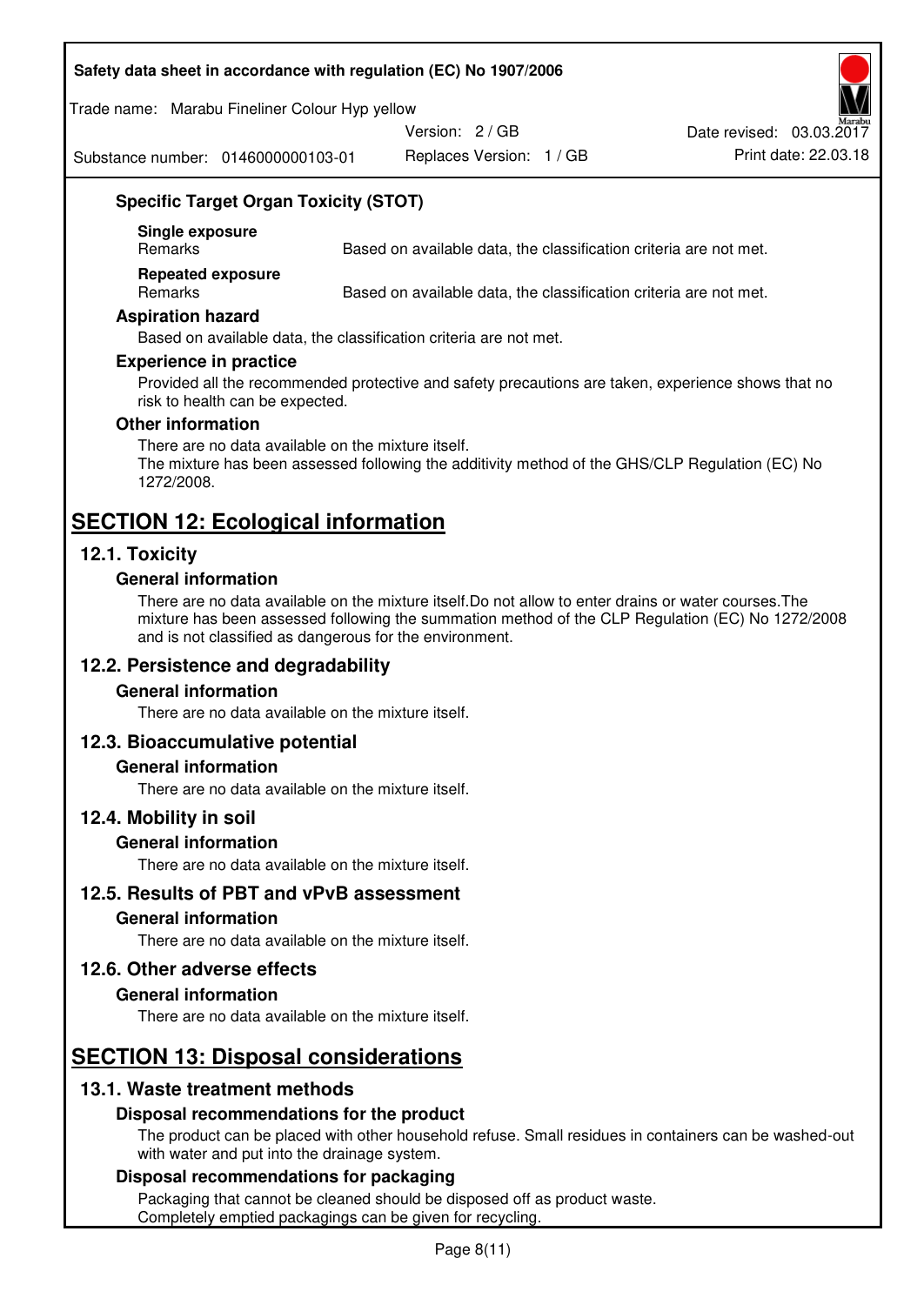| Safety data sheet in accordance with regulation (EC) No 1907/2006                                                                                                                           |                                                                                                       |                          |
|---------------------------------------------------------------------------------------------------------------------------------------------------------------------------------------------|-------------------------------------------------------------------------------------------------------|--------------------------|
| Trade name: Marabu Fineliner Colour Hyp yellow                                                                                                                                              | Version: 2 / GB                                                                                       | Date revised: 03.03.2017 |
| Substance number: 0146000000103-01                                                                                                                                                          | Replaces Version: 1 / GB                                                                              | Print date: 22.03.18     |
| <b>SECTION 14: Transport information</b>                                                                                                                                                    |                                                                                                       |                          |
| <b>Land transport ADR/RID</b><br>Non-dangerous goods<br>14.1. UN number<br>$UN -$<br>14.2. UN proper shipping name                                                                          |                                                                                                       |                          |
| 14.3. Transport hazard class(es)<br>Class                                                                                                                                                   |                                                                                                       |                          |
| Label<br>14.4. Packing group<br>Packing group                                                                                                                                               |                                                                                                       |                          |
| Transport category<br>$\mathbf{0}$<br>14.5. Environmental hazards                                                                                                                           |                                                                                                       |                          |
| <b>Marine transport IMDG/GGVSee</b><br>14.1. UN number<br>$UN -$<br>14.2. UN proper shipping name                                                                                           | The product does not constitute a hazardous substance in sea transport.                               |                          |
| 14.3. Transport hazard class(es)<br>Class                                                                                                                                                   |                                                                                                       |                          |
| Subsidiary risk<br>14.4. Packing group<br>Packing group<br>14.5. Environmental hazards<br>no                                                                                                |                                                                                                       |                          |
| <b>Air transport ICAO/IATA</b><br>14.1. UN number                                                                                                                                           | The product does not constitute a hazardous substance in air transport.                               |                          |
| $UN -$<br>14.2. UN proper shipping name                                                                                                                                                     |                                                                                                       |                          |
| 14.3. Transport hazard class(es)<br>Class<br>Subsidiary risk                                                                                                                                |                                                                                                       |                          |
| 14.4. Packing group<br>Packing group<br>14.5. Environmental hazards                                                                                                                         |                                                                                                       |                          |
| Information for all modes of transport<br>14.6. Special precautions for user<br>Transport within the user's premises:<br>Always transport in closed containers that are upright and secure. | Ensure that persons transporting the product know what to do in the event of an accident or spillage. |                          |
| <b>Other information</b><br>no                                                                                                                                                              | 14.7. Transport in bulk according to Annex II of Marpol and the IBC Code                              |                          |
| <b>SECTION 15: Regulatory information ***</b>                                                                                                                                               |                                                                                                       |                          |
| 15.1. Safety, health and environmental regulations/legislation specific for the substance                                                                                                   |                                                                                                       |                          |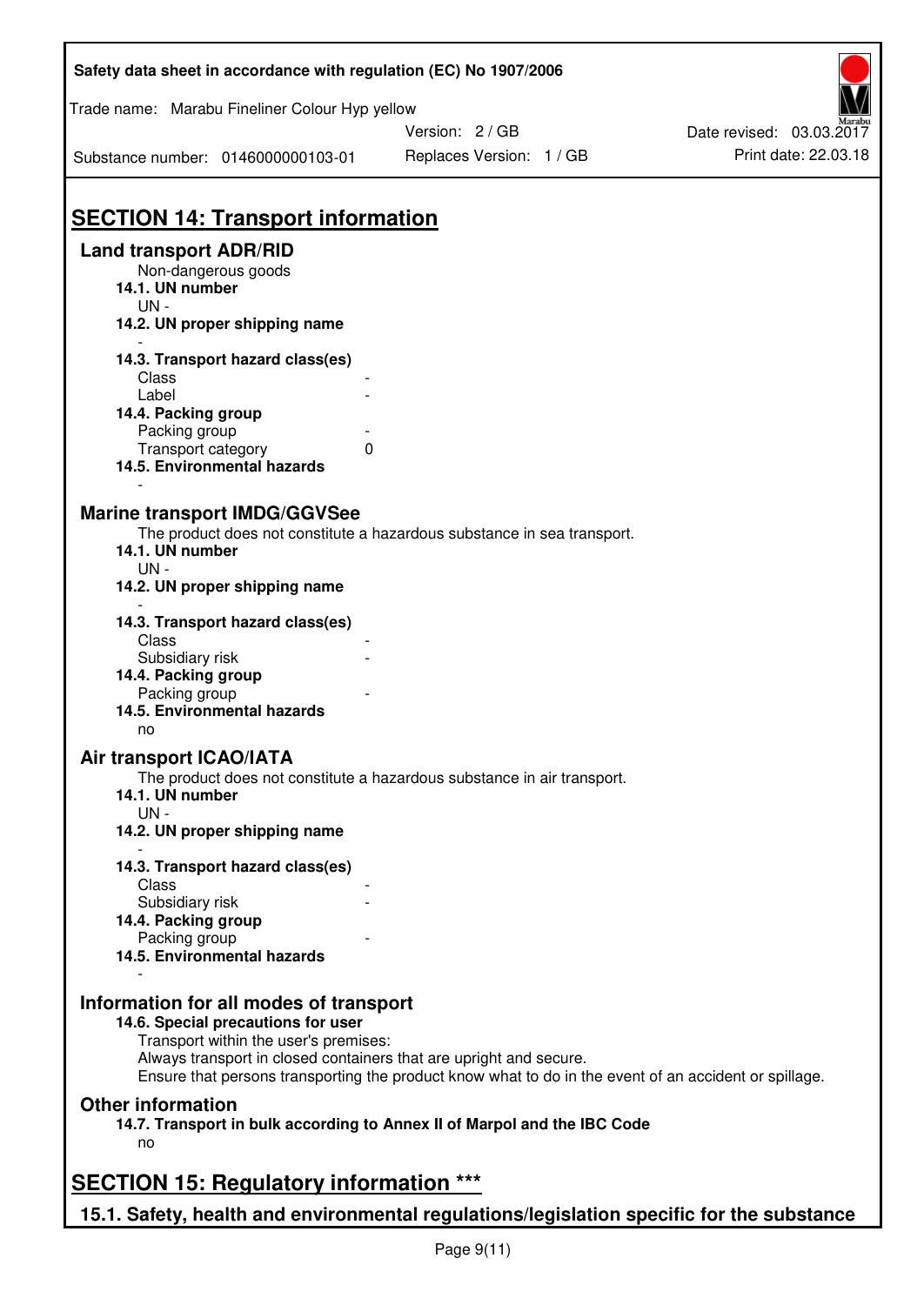| Safety data sheet in accordance with regulation (EC) No 1907/2006                                                                                                                                                                                                                                                                                                                                                                                                 |                                                          |                          |  |                                                                                                                                                                                                                                                                                                                                                                                                                                                                                                                       |  |  |
|-------------------------------------------------------------------------------------------------------------------------------------------------------------------------------------------------------------------------------------------------------------------------------------------------------------------------------------------------------------------------------------------------------------------------------------------------------------------|----------------------------------------------------------|--------------------------|--|-----------------------------------------------------------------------------------------------------------------------------------------------------------------------------------------------------------------------------------------------------------------------------------------------------------------------------------------------------------------------------------------------------------------------------------------------------------------------------------------------------------------------|--|--|
| Trade name: Marabu Fineliner Colour Hyp yellow                                                                                                                                                                                                                                                                                                                                                                                                                    |                                                          |                          |  |                                                                                                                                                                                                                                                                                                                                                                                                                                                                                                                       |  |  |
|                                                                                                                                                                                                                                                                                                                                                                                                                                                                   |                                                          | Version: 2 / GB          |  | Date revised: 03.03.2017                                                                                                                                                                                                                                                                                                                                                                                                                                                                                              |  |  |
| Substance number: 0146000000103-01                                                                                                                                                                                                                                                                                                                                                                                                                                |                                                          | Replaces Version: 1 / GB |  | Print date: 22.03.18                                                                                                                                                                                                                                                                                                                                                                                                                                                                                                  |  |  |
| or mixture                                                                                                                                                                                                                                                                                                                                                                                                                                                        |                                                          |                          |  |                                                                                                                                                                                                                                                                                                                                                                                                                                                                                                                       |  |  |
| <b>VOC ***</b>                                                                                                                                                                                                                                                                                                                                                                                                                                                    |                                                          |                          |  |                                                                                                                                                                                                                                                                                                                                                                                                                                                                                                                       |  |  |
| VOC (EU)                                                                                                                                                                                                                                                                                                                                                                                                                                                          | $\mathbf 0$                                              | $\frac{1}{6}$            |  |                                                                                                                                                                                                                                                                                                                                                                                                                                                                                                                       |  |  |
| <b>Other information</b>                                                                                                                                                                                                                                                                                                                                                                                                                                          |                                                          |                          |  |                                                                                                                                                                                                                                                                                                                                                                                                                                                                                                                       |  |  |
| All components are contained in the TSCA inventory or exempted.<br>All components are contained in the AICS inventory.<br>All components are contained in the PICCS inventory.<br>All components are contained in the DSL inventory.<br>All components are contained in the IECSC inventory.<br>All components are contained in the NZIOC inventory.<br>All components are contained in the ENCS inventory.<br>All components are contained in the ECL inventory. |                                                          |                          |  |                                                                                                                                                                                                                                                                                                                                                                                                                                                                                                                       |  |  |
| 15.2. Chemical safety assessment                                                                                                                                                                                                                                                                                                                                                                                                                                  |                                                          |                          |  |                                                                                                                                                                                                                                                                                                                                                                                                                                                                                                                       |  |  |
| For this preparation a chemical safety assessment has not been carried out.                                                                                                                                                                                                                                                                                                                                                                                       |                                                          |                          |  |                                                                                                                                                                                                                                                                                                                                                                                                                                                                                                                       |  |  |
| <b>SECTION 16: Other information</b>                                                                                                                                                                                                                                                                                                                                                                                                                              |                                                          |                          |  |                                                                                                                                                                                                                                                                                                                                                                                                                                                                                                                       |  |  |
| Hazard statements listed in Chapter 3                                                                                                                                                                                                                                                                                                                                                                                                                             |                                                          |                          |  |                                                                                                                                                                                                                                                                                                                                                                                                                                                                                                                       |  |  |
| H301                                                                                                                                                                                                                                                                                                                                                                                                                                                              | Toxic if swallowed.                                      |                          |  |                                                                                                                                                                                                                                                                                                                                                                                                                                                                                                                       |  |  |
| H302                                                                                                                                                                                                                                                                                                                                                                                                                                                              | Harmful if swallowed.                                    |                          |  |                                                                                                                                                                                                                                                                                                                                                                                                                                                                                                                       |  |  |
| H311                                                                                                                                                                                                                                                                                                                                                                                                                                                              | Toxic in contact with skin.                              |                          |  |                                                                                                                                                                                                                                                                                                                                                                                                                                                                                                                       |  |  |
| H312                                                                                                                                                                                                                                                                                                                                                                                                                                                              | Harmful in contact with skin.                            |                          |  |                                                                                                                                                                                                                                                                                                                                                                                                                                                                                                                       |  |  |
| H314                                                                                                                                                                                                                                                                                                                                                                                                                                                              | Causes severe skin burns and eye damage.                 |                          |  |                                                                                                                                                                                                                                                                                                                                                                                                                                                                                                                       |  |  |
| H315                                                                                                                                                                                                                                                                                                                                                                                                                                                              | Causes skin irritation.                                  |                          |  |                                                                                                                                                                                                                                                                                                                                                                                                                                                                                                                       |  |  |
| H317                                                                                                                                                                                                                                                                                                                                                                                                                                                              | May cause an allergic skin reaction.                     |                          |  |                                                                                                                                                                                                                                                                                                                                                                                                                                                                                                                       |  |  |
| H318                                                                                                                                                                                                                                                                                                                                                                                                                                                              | Causes serious eye damage.                               |                          |  |                                                                                                                                                                                                                                                                                                                                                                                                                                                                                                                       |  |  |
| H331<br>H335                                                                                                                                                                                                                                                                                                                                                                                                                                                      | Toxic if inhaled.                                        |                          |  |                                                                                                                                                                                                                                                                                                                                                                                                                                                                                                                       |  |  |
| H373                                                                                                                                                                                                                                                                                                                                                                                                                                                              | May cause respiratory irritation.                        |                          |  | May cause damage to organs through prolonged or repeated exposure:                                                                                                                                                                                                                                                                                                                                                                                                                                                    |  |  |
| H400                                                                                                                                                                                                                                                                                                                                                                                                                                                              | Very toxic to aquatic life.                              |                          |  |                                                                                                                                                                                                                                                                                                                                                                                                                                                                                                                       |  |  |
| H410                                                                                                                                                                                                                                                                                                                                                                                                                                                              | Very toxic to aquatic life with long lasting effects.    |                          |  |                                                                                                                                                                                                                                                                                                                                                                                                                                                                                                                       |  |  |
|                                                                                                                                                                                                                                                                                                                                                                                                                                                                   |                                                          |                          |  |                                                                                                                                                                                                                                                                                                                                                                                                                                                                                                                       |  |  |
| <b>CLP categories listed in Chapter 3</b><br>Acute Tox, 3                                                                                                                                                                                                                                                                                                                                                                                                         |                                                          |                          |  |                                                                                                                                                                                                                                                                                                                                                                                                                                                                                                                       |  |  |
| Acute Tox. 4                                                                                                                                                                                                                                                                                                                                                                                                                                                      | Acute toxicity, Category 3<br>Acute toxicity, Category 4 |                          |  |                                                                                                                                                                                                                                                                                                                                                                                                                                                                                                                       |  |  |
| Aquatic Acute 1                                                                                                                                                                                                                                                                                                                                                                                                                                                   |                                                          |                          |  | Hazardous to the aquatic environment, acute, Category 1                                                                                                                                                                                                                                                                                                                                                                                                                                                               |  |  |
| Aquatic Chronic 1                                                                                                                                                                                                                                                                                                                                                                                                                                                 |                                                          |                          |  | Hazardous to the aquatic environment, chronic, Category 1                                                                                                                                                                                                                                                                                                                                                                                                                                                             |  |  |
| Eye Dam. 1                                                                                                                                                                                                                                                                                                                                                                                                                                                        | Serious eye damage, Category 1                           |                          |  |                                                                                                                                                                                                                                                                                                                                                                                                                                                                                                                       |  |  |
| Skin Corr. 1B                                                                                                                                                                                                                                                                                                                                                                                                                                                     | Skin corrosion, Category 1B                              |                          |  |                                                                                                                                                                                                                                                                                                                                                                                                                                                                                                                       |  |  |
| Skin Irrit. 2                                                                                                                                                                                                                                                                                                                                                                                                                                                     | Skin irritation, Category 2                              |                          |  |                                                                                                                                                                                                                                                                                                                                                                                                                                                                                                                       |  |  |
| Skin Sens. 1                                                                                                                                                                                                                                                                                                                                                                                                                                                      | Skin sensitization, Category 1                           |                          |  |                                                                                                                                                                                                                                                                                                                                                                                                                                                                                                                       |  |  |
| STOT RE 2                                                                                                                                                                                                                                                                                                                                                                                                                                                         |                                                          |                          |  | Specific target organ toxicity - repeated exposure, Category 2                                                                                                                                                                                                                                                                                                                                                                                                                                                        |  |  |
| STOT SE3                                                                                                                                                                                                                                                                                                                                                                                                                                                          |                                                          |                          |  | Specific target organ toxicity - single exposure, Category 3                                                                                                                                                                                                                                                                                                                                                                                                                                                          |  |  |
| <b>Supplemental information</b>                                                                                                                                                                                                                                                                                                                                                                                                                                   |                                                          |                          |  |                                                                                                                                                                                                                                                                                                                                                                                                                                                                                                                       |  |  |
| legislation.                                                                                                                                                                                                                                                                                                                                                                                                                                                      |                                                          |                          |  | Relevant changes compared with the previous version of the safety data sheet are marked with: ***<br>This information is based on our present state of knowledge. However, it should not constitute a<br>guarantee for any specific product properties and shall not establish a legally valid relationship.<br>The information in this Safety Data Sheet is based on the present state of knowledge and current<br>It provides guidance on health, safety and environmental aspects of the product and should not be |  |  |
| construed as any guarantee of technical performance or suitability for particular applications.<br>The product should not be used for purposes other than those shown in Section 1 without first referring                                                                                                                                                                                                                                                        |                                                          |                          |  |                                                                                                                                                                                                                                                                                                                                                                                                                                                                                                                       |  |  |
| to the supplier and obtaining written handling instructions.<br>As the specific conditions of use of the product are outside the supplier's control, the user is responsible                                                                                                                                                                                                                                                                                      |                                                          |                          |  |                                                                                                                                                                                                                                                                                                                                                                                                                                                                                                                       |  |  |
| for ensuring that the requirements of relevant legislation are complied with.                                                                                                                                                                                                                                                                                                                                                                                     |                                                          |                          |  |                                                                                                                                                                                                                                                                                                                                                                                                                                                                                                                       |  |  |
|                                                                                                                                                                                                                                                                                                                                                                                                                                                                   |                                                          |                          |  | The information contained in this safety data sheet does not constitute the user's own assessment of                                                                                                                                                                                                                                                                                                                                                                                                                  |  |  |